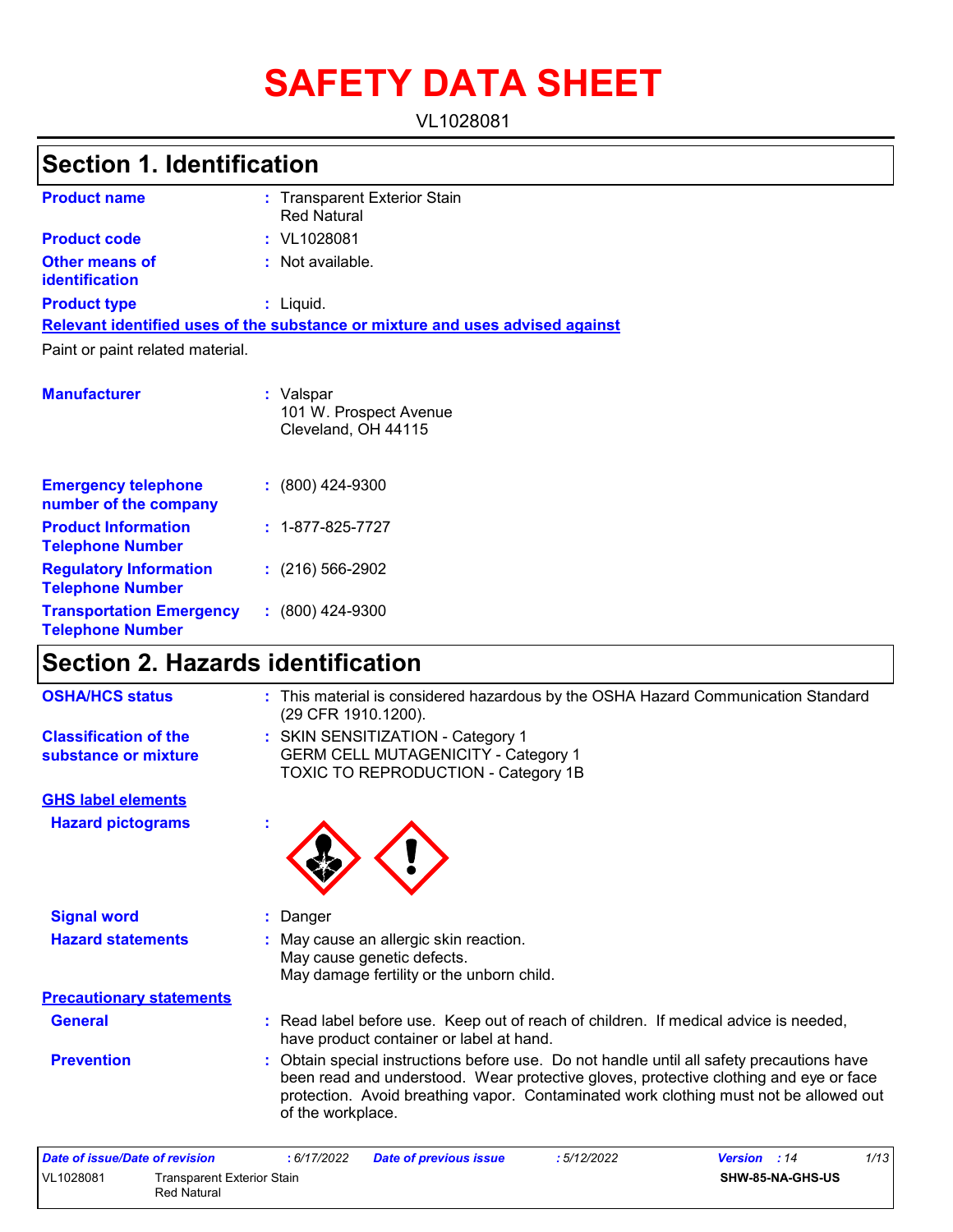### **Section 2. Hazards identification**

| <b>Response</b>                            | : IF exposed or concerned: Get medical advice or attention. Wash contaminated clothing<br>before reuse. IF ON SKIN: Wash with plenty of water. If skin irritation or rash occurs:<br>Get medical advice or attention. |
|--------------------------------------------|-----------------------------------------------------------------------------------------------------------------------------------------------------------------------------------------------------------------------|
| <b>Storage</b>                             | : Store locked up.                                                                                                                                                                                                    |
| <b>Disposal</b>                            | : Dispose of contents and container in accordance with all local, regional, national and<br>international regulations.                                                                                                |
| <b>Supplemental label</b><br>elements      | WARNING: This product contains chemicals known to the State of California to cause<br>cancer and birth defects or other reproductive harm.                                                                            |
|                                            | Please refer to the SDS for additional information. Keep out of reach of children. Do not<br>transfer contents to other containers for storage.                                                                       |
| <b>Hazards not otherwise</b><br>classified | : None known.                                                                                                                                                                                                         |

### **Section 3. Composition/information on ingredients**

| Substance/mixture     | : Mixture                   |
|-----------------------|-----------------------------|
| Other means of        | $\therefore$ Not available. |
| <i>identification</i> |                             |

#### **CAS number/other identifiers**

| <b>Ingredient name</b>               | % by weight | <b>CAS number</b> |
|--------------------------------------|-------------|-------------------|
| Propylene Glycol                     | ∣≤3         | 57-55-6           |
| Heavy Paraffinic Oil                 | l≤0.3       | 64742-54-7        |
| Bis(pentamethyl-4-piperidyl)sebacate | l≤0.3       | 41556-26-7        |
| l Carbendazim                        | $≤0.3$      | 10605-21-7        |
| UV Light Absorber                    | 1≤0.3       | 104810-48-2       |
| Benzotriazole Hydroxyphenyl Polymer  | ≤0.3        | 104810-47-1       |

Any concentration shown as a range is to protect confidentiality or is due to batch variation.

**There are no additional ingredients present which, within the current knowledge of the supplier and in the concentrations applicable, are classified and hence require reporting in this section.**

**Occupational exposure limits, if available, are listed in Section 8.**

### **Section 4. First aid measures**

#### **Description of necessary first aid measures**

| <b>Eye contact</b>  | : Immediately flush eyes with plenty of water, occasionally lifting the upper and lower<br>eyelids. Check for and remove any contact lenses. Continue to rinse for at least 10<br>minutes. Get medical attention.                                                                                                                                                                                                                                                                                                                         |
|---------------------|-------------------------------------------------------------------------------------------------------------------------------------------------------------------------------------------------------------------------------------------------------------------------------------------------------------------------------------------------------------------------------------------------------------------------------------------------------------------------------------------------------------------------------------------|
| <b>Inhalation</b>   | : Remove victim to fresh air and keep at rest in a position comfortable for breathing. If<br>not breathing, if breathing is irregular or if respiratory arrest occurs, provide artificial<br>respiration or oxygen by trained personnel. It may be dangerous to the person providing<br>aid to give mouth-to-mouth resuscitation. Get medical attention. If unconscious, place<br>in recovery position and get medical attention immediately. Maintain an open airway.<br>Loosen tight clothing such as a collar, tie, belt or waistband. |
| <b>Skin contact</b> | : Wash with plenty of soap and water. Remove contaminated clothing and shoes. Wash<br>contaminated clothing thoroughly with water before removing it, or wear gloves.<br>Continue to rinse for at least 10 minutes. Get medical attention. In the event of any<br>complaints or symptoms, avoid further exposure. Wash clothing before reuse. Clean<br>shoes thoroughly before reuse.                                                                                                                                                     |

| Date of issue/Date of revision |                                   | : 6/17/2022 | Date of previous issue | 5/12/2022 | <b>Version</b> : 14 | 2/13 |
|--------------------------------|-----------------------------------|-------------|------------------------|-----------|---------------------|------|
| VL1028081                      | <b>Transparent Exterior Stain</b> |             |                        |           | SHW-85-NA-GHS-US    |      |
|                                | <b>Red Natural</b>                |             |                        |           |                     |      |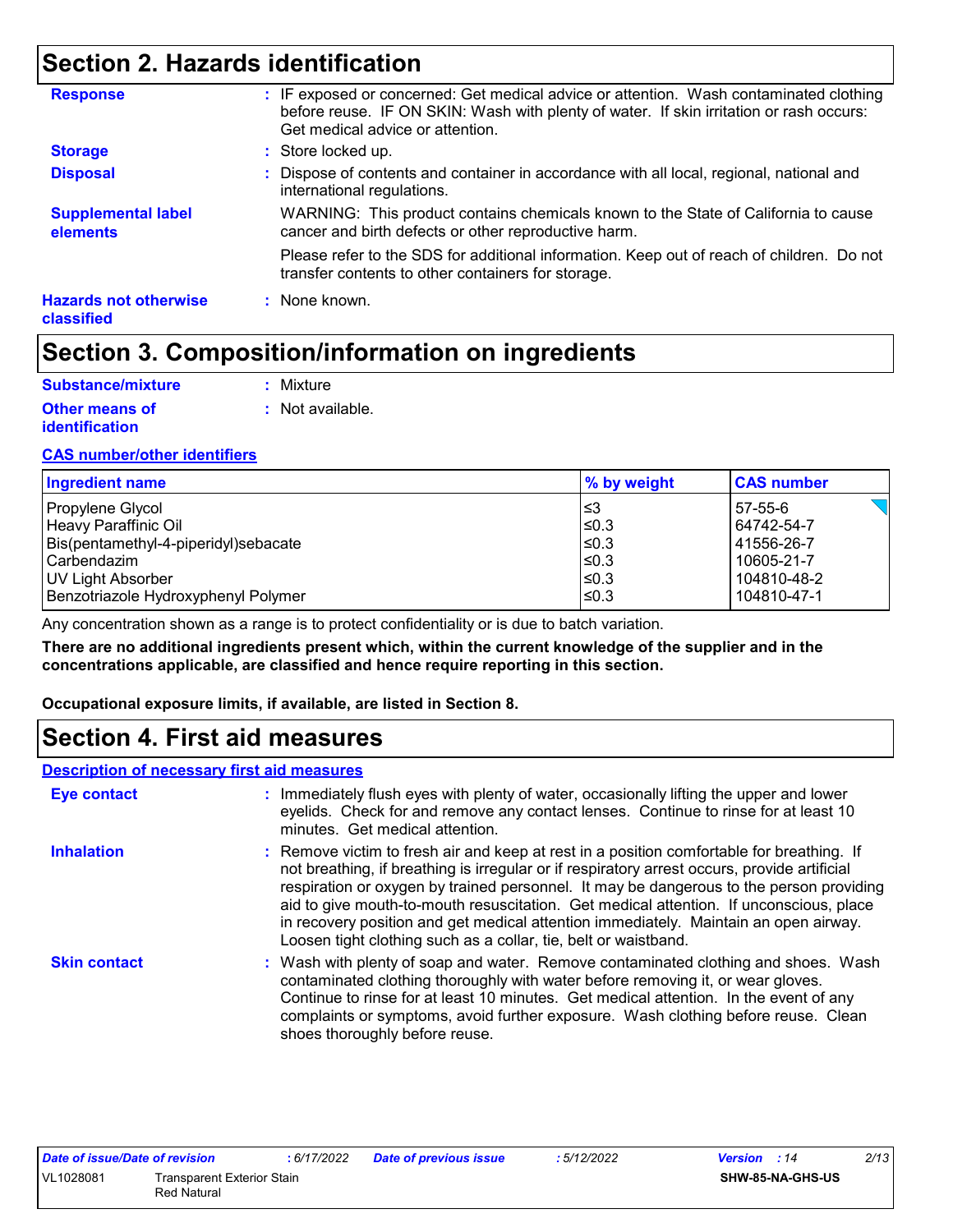### **Section 4. First aid measures**

| <b>Ingestion</b>                                   | : Wash out mouth with water. Remove dentures if any. If material has been swallowed<br>and the exposed person is conscious, give small quantities of water to drink. Stop if the<br>exposed person feels sick as vomiting may be dangerous. Do not induce vomiting<br>unless directed to do so by medical personnel. If vomiting occurs, the head should be<br>kept low so that vomit does not enter the lungs. Get medical attention. Never give<br>anything by mouth to an unconscious person. If unconscious, place in recovery position<br>and get medical attention immediately. Maintain an open airway. Loosen tight clothing<br>such as a collar, tie, belt or waistband. |
|----------------------------------------------------|-----------------------------------------------------------------------------------------------------------------------------------------------------------------------------------------------------------------------------------------------------------------------------------------------------------------------------------------------------------------------------------------------------------------------------------------------------------------------------------------------------------------------------------------------------------------------------------------------------------------------------------------------------------------------------------|
| Most important symptoms/effects, acute and delayed |                                                                                                                                                                                                                                                                                                                                                                                                                                                                                                                                                                                                                                                                                   |
| <b>Potential acute health effects</b>              |                                                                                                                                                                                                                                                                                                                                                                                                                                                                                                                                                                                                                                                                                   |
| <b>Eye contact</b>                                 | : No known significant effects or critical hazards.                                                                                                                                                                                                                                                                                                                                                                                                                                                                                                                                                                                                                               |
| <b>Inhalation</b>                                  | : No known significant effects or critical hazards.                                                                                                                                                                                                                                                                                                                                                                                                                                                                                                                                                                                                                               |
| <b>Skin contact</b>                                | May cause an allergic skin reaction.                                                                                                                                                                                                                                                                                                                                                                                                                                                                                                                                                                                                                                              |
| <b>Ingestion</b>                                   | : No known significant effects or critical hazards.                                                                                                                                                                                                                                                                                                                                                                                                                                                                                                                                                                                                                               |
| <b>Over-exposure signs/symptoms</b>                |                                                                                                                                                                                                                                                                                                                                                                                                                                                                                                                                                                                                                                                                                   |
| <b>Eye contact</b>                                 | : No specific data.                                                                                                                                                                                                                                                                                                                                                                                                                                                                                                                                                                                                                                                               |
| <b>Inhalation</b>                                  | : Adverse symptoms may include the following:<br>reduced fetal weight<br>increase in fetal deaths<br>skeletal malformations                                                                                                                                                                                                                                                                                                                                                                                                                                                                                                                                                       |
| <b>Skin contact</b>                                | : Adverse symptoms may include the following:<br>irritation<br>redness<br>reduced fetal weight<br>increase in fetal deaths<br>skeletal malformations                                                                                                                                                                                                                                                                                                                                                                                                                                                                                                                              |
| <b>Ingestion</b>                                   | : Adverse symptoms may include the following:<br>reduced fetal weight<br>increase in fetal deaths<br>skeletal malformations                                                                                                                                                                                                                                                                                                                                                                                                                                                                                                                                                       |
|                                                    | Indication of immediate medical attention and special treatment needed, if necessary                                                                                                                                                                                                                                                                                                                                                                                                                                                                                                                                                                                              |
| <b>Notes to physician</b>                          | : Treat symptomatically. Contact poison treatment specialist immediately if large<br>quantities have been ingested or inhaled.                                                                                                                                                                                                                                                                                                                                                                                                                                                                                                                                                    |
| <b>Specific treatments</b>                         | : No specific treatment.                                                                                                                                                                                                                                                                                                                                                                                                                                                                                                                                                                                                                                                          |
| <b>Protection of first-aiders</b>                  | : No action shall be taken involving any personal risk or without suitable training. If it is<br>suspected that fumes are still present, the rescuer should wear an appropriate mask or<br>self-contained breathing apparatus. It may be dangerous to the person providing aid to<br>give mouth-to-mouth resuscitation. Wash contaminated clothing thoroughly with water<br>before removing it, or wear gloves.                                                                                                                                                                                                                                                                   |
|                                                    |                                                                                                                                                                                                                                                                                                                                                                                                                                                                                                                                                                                                                                                                                   |

**See toxicological information (Section 11)**

### **Section 5. Fire-fighting measures**

| <b>Extinguishing media</b>             |                                                                 |  |
|----------------------------------------|-----------------------------------------------------------------|--|
| <b>Suitable extinguishing</b><br>media | : Use an extinguishing agent suitable for the surrounding fire. |  |
| Unsuitable extinguishing<br>media      | : None known.                                                   |  |

| Date of issue/Date of revision |                                           | : 6/17/2022 | <b>Date of previous issue</b> | : 5/12/2022             | <b>Version</b> : 14 | 3/13 |
|--------------------------------|-------------------------------------------|-------------|-------------------------------|-------------------------|---------------------|------|
| VL1028081                      | Transparent Exterior Stain<br>Red Natural |             |                               | <b>SHW-85-NA-GHS-US</b> |                     |      |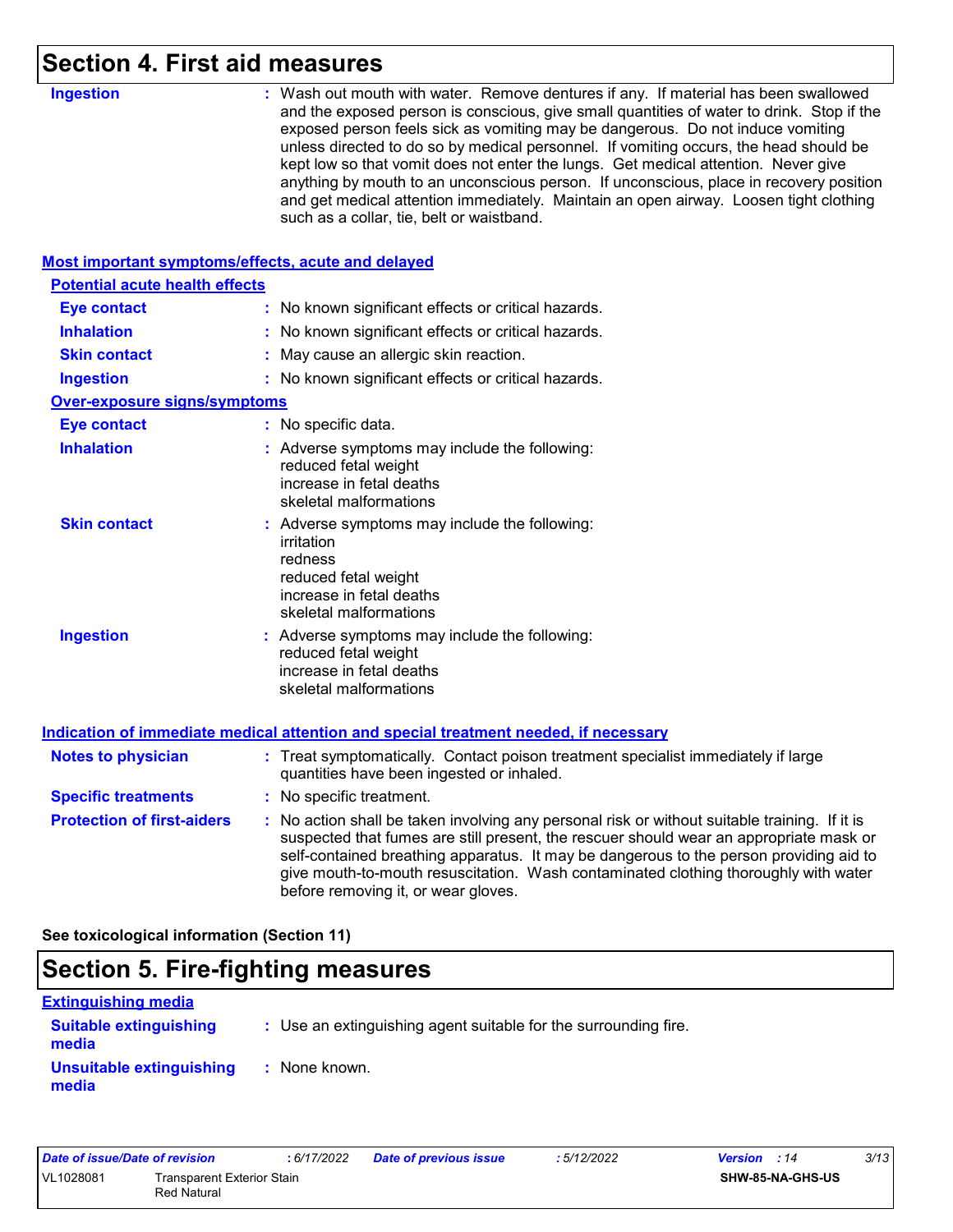### **Section 5. Fire-fighting measures**

| <b>Specific hazards arising</b><br>from the chemical     | : In a fire or if heated, a pressure increase will occur and the container may burst.                                                                                                               |
|----------------------------------------------------------|-----------------------------------------------------------------------------------------------------------------------------------------------------------------------------------------------------|
| <b>Hazardous thermal</b><br>decomposition products       | Decomposition products may include the following materials:<br>÷.<br>carbon dioxide<br>carbon monoxide                                                                                              |
| <b>Special protective actions</b><br>for fire-fighters   | : Promptly isolate the scene by removing all persons from the vicinity of the incident if<br>there is a fire. No action shall be taken involving any personal risk or without suitable<br>training. |
| <b>Special protective</b><br>equipment for fire-fighters | : Fire-fighters should wear appropriate protective equipment and self-contained breathing<br>apparatus (SCBA) with a full face-piece operated in positive pressure mode.                            |

### **Section 6. Accidental release measures**

|                                  | <b>Personal precautions, protective equipment and emergency procedures</b>                                                                                                                                                                                                                                                                                                                                       |
|----------------------------------|------------------------------------------------------------------------------------------------------------------------------------------------------------------------------------------------------------------------------------------------------------------------------------------------------------------------------------------------------------------------------------------------------------------|
| For non-emergency<br>personnel   | : No action shall be taken involving any personal risk or without suitable training.<br>Evacuate surrounding areas. Keep unnecessary and unprotected personnel from<br>entering. Do not touch or walk through spilled material. Avoid breathing vapor or mist.<br>Provide adequate ventilation. Wear appropriate respirator when ventilation is<br>inadequate. Put on appropriate personal protective equipment. |
| For emergency responders         | If specialized clothing is required to deal with the spillage, take note of any information in<br>Section 8 on suitable and unsuitable materials. See also the information in "For non-<br>emergency personnel".                                                                                                                                                                                                 |
| <b>Environmental precautions</b> | : Avoid dispersal of spilled material and runoff and contact with soil, waterways, drains<br>and sewers. Inform the relevant authorities if the product has caused environmental<br>pollution (sewers, waterways, soil or air).                                                                                                                                                                                  |

#### **Methods and materials for containment and cleaning up**

| <b>Small spill</b> | : Stop leak if without risk. Move containers from spill area. Dilute with water and mop up<br>if water-soluble. Alternatively, or if water-insoluble, absorb with an inert dry material and<br>place in an appropriate waste disposal container. Dispose of via a licensed waste<br>disposal contractor.                                                                                                                                                                                                                                                                                                                                                                                                     |
|--------------------|--------------------------------------------------------------------------------------------------------------------------------------------------------------------------------------------------------------------------------------------------------------------------------------------------------------------------------------------------------------------------------------------------------------------------------------------------------------------------------------------------------------------------------------------------------------------------------------------------------------------------------------------------------------------------------------------------------------|
| <b>Large spill</b> | : Stop leak if without risk. Move containers from spill area. Approach release from<br>upwind. Prevent entry into sewers, water courses, basements or confined areas. Wash<br>spillages into an effluent treatment plant or proceed as follows. Contain and collect<br>spillage with non-combustible, absorbent material e.g. sand, earth, vermiculite or<br>diatomaceous earth and place in container for disposal according to local regulations<br>(see Section 13). Dispose of via a licensed waste disposal contractor. Contaminated<br>absorbent material may pose the same hazard as the spilled product. Note: see<br>Section 1 for emergency contact information and Section 13 for waste disposal. |

### **Section 7. Handling and storage**

#### **Precautions for safe handling**

**Protective measures :** Put on appropriate personal protective equipment (see Section 8). Persons with a history of skin sensitization problems should not be employed in any process in which this product is used. Avoid exposure - obtain special instructions before use. Avoid exposure during pregnancy. Do not handle until all safety precautions have been read and understood. Do not get in eyes or on skin or clothing. Do not ingest. Avoid breathing vapor or mist. If during normal use the material presents a respiratory hazard, use only with adequate ventilation or wear appropriate respirator. Keep in the original container or an approved alternative made from a compatible material, kept tightly closed when not in use. Empty containers retain product residue and can be hazardous. Do not reuse container.

| Date of issue/Date of revision |                                           | : 6/17/2022 | <b>Date of previous issue</b> | : 5/12/2022 | <b>Version</b> : 14     | 4/13 |
|--------------------------------|-------------------------------------------|-------------|-------------------------------|-------------|-------------------------|------|
| VL1028081                      | Transparent Exterior Stain<br>Red Natural |             |                               |             | <b>SHW-85-NA-GHS-US</b> |      |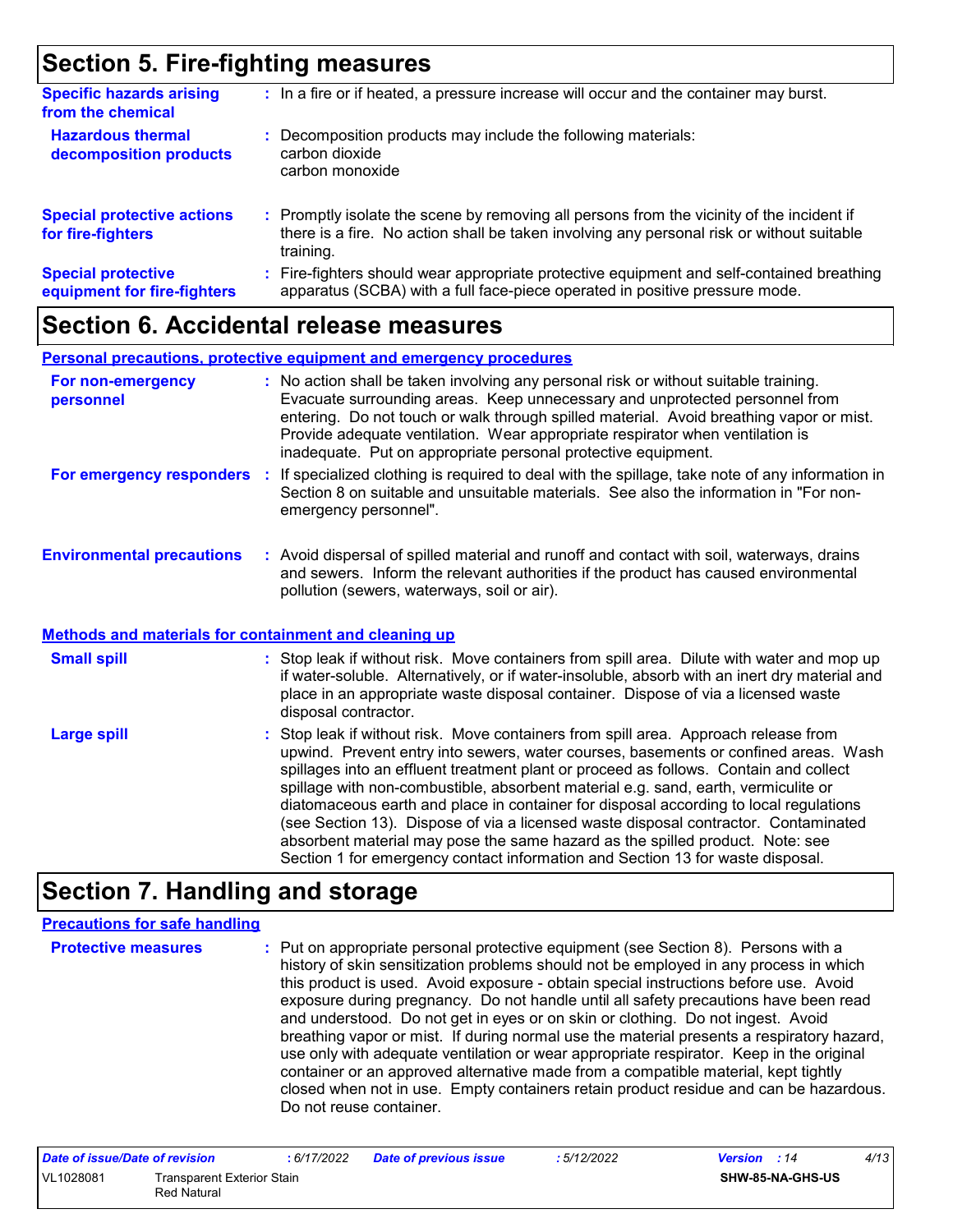### **Section 7. Handling and storage**

| <b>Advice on general</b><br>occupational hygiene                                 | : Eating, drinking and smoking should be prohibited in areas where this material is<br>handled, stored and processed. Workers should wash hands and face before eating,<br>drinking and smoking. Remove contaminated clothing and protective equipment before<br>entering eating areas. See also Section 8 for additional information on hygiene<br>measures.                                                                                                                                                                                                                                       |
|----------------------------------------------------------------------------------|-----------------------------------------------------------------------------------------------------------------------------------------------------------------------------------------------------------------------------------------------------------------------------------------------------------------------------------------------------------------------------------------------------------------------------------------------------------------------------------------------------------------------------------------------------------------------------------------------------|
| <b>Conditions for safe storage,</b><br>including any<br><b>incompatibilities</b> | : Store in accordance with local regulations. Store in original container protected from<br>direct sunlight in a dry, cool and well-ventilated area, away from incompatible materials<br>(see Section 10) and food and drink. Store locked up. Keep container tightly closed<br>and sealed until ready for use. Containers that have been opened must be carefully<br>resealed and kept upright to prevent leakage. Do not store in unlabeled containers.<br>Use appropriate containment to avoid environmental contamination. See Section 10 for<br>incompatible materials before handling or use. |

# **Section 8. Exposure controls/personal protection**

#### **Control parameters**

#### **Occupational exposure limits (OSHA United States)**

| <b>Ingredient name</b>                                                                                          | CAS#                                                   | <b>Exposure limits</b>                                                                                                                                                                                                                                                                                           |
|-----------------------------------------------------------------------------------------------------------------|--------------------------------------------------------|------------------------------------------------------------------------------------------------------------------------------------------------------------------------------------------------------------------------------------------------------------------------------------------------------------------|
| Propylene Glycol                                                                                                | 57-55-6                                                | OARS WEEL (United States, 1/2021).<br>TWA: 10 mg/m <sup>3</sup> 8 hours.                                                                                                                                                                                                                                         |
| Heavy Paraffinic Oil                                                                                            | 64742-54-7                                             | ACGIH TLV (United States, 1/2021).<br>TWA: 5 mg/m <sup>3</sup> 8 hours. Form: Inhalable<br>fraction<br>OSHA PEL (United States, 5/2018).<br>TWA: 5 $mg/m3$ 8 hours.<br>NIOSH REL (United States, 10/2020).<br>TWA: 5 mg/m <sup>3</sup> 10 hours. Form: Mist<br>STEL: 10 mg/m <sup>3</sup> 15 minutes. Form: Mist |
| Bis(pentamethyl-4-piperidyl)sebacate<br>Carbendazim<br>UV Light Absorber<br>Benzotriazole Hydroxyphenyl Polymer | 41556-26-7<br>10605-21-7<br>104810-48-2<br>104810-47-1 | None.<br>None.<br>None.<br>None.                                                                                                                                                                                                                                                                                 |

#### **Occupational exposure limits (Canada)**

| <b>Ingredient name</b> | CAS#      | <b>Exposure limits</b>                                                                                                                                                                                                                                                                                                                                                                                                                                                                                                                                                                                                                                             |
|------------------------|-----------|--------------------------------------------------------------------------------------------------------------------------------------------------------------------------------------------------------------------------------------------------------------------------------------------------------------------------------------------------------------------------------------------------------------------------------------------------------------------------------------------------------------------------------------------------------------------------------------------------------------------------------------------------------------------|
| Kaolin                 | 1332-58-7 | CA Alberta Provincial (Canada, 6/2018).<br>8 hrs OEL: 2 mg/m <sup>3</sup> 8 hours. Form:<br>Respirable<br><b>CA British Columbia Provincial (Canada,</b><br>$6/2021$ ).<br>TWA: 2 mg/m <sup>3</sup> 8 hours. Form: Respirable<br>CA Quebec Provincial (Canada, 6/2021).<br>TWAEV: 2 mg/m <sup>3</sup> 8 hours. Form: Respirable<br>dust.<br>CA Ontario Provincial (Canada, 6/2019).<br>TWA: 2 mg/m <sup>3</sup> 8 hours. Form: Respirable<br>particulate matter.<br><b>CA Saskatchewan Provincial (Canada,</b><br>7/2013).<br>STEL: 4 mg/m <sup>3</sup> 15 minutes. Form: respirable<br>fraction<br>TWA: 2 mg/m <sup>3</sup> 8 hours. Form: respirable<br>fraction |

#### **Occupational exposure limits (Mexico)**

| Date of issue/Date of revision |                                                  | : 6/17/2022 | <b>Date of previous issue</b> | : 5/12/2022 | <b>Version</b> : 14     | 5/13 |
|--------------------------------|--------------------------------------------------|-------------|-------------------------------|-------------|-------------------------|------|
| VL1028081                      | Transparent Exterior Stain<br><b>Red Natural</b> |             |                               |             | <b>SHW-85-NA-GHS-US</b> |      |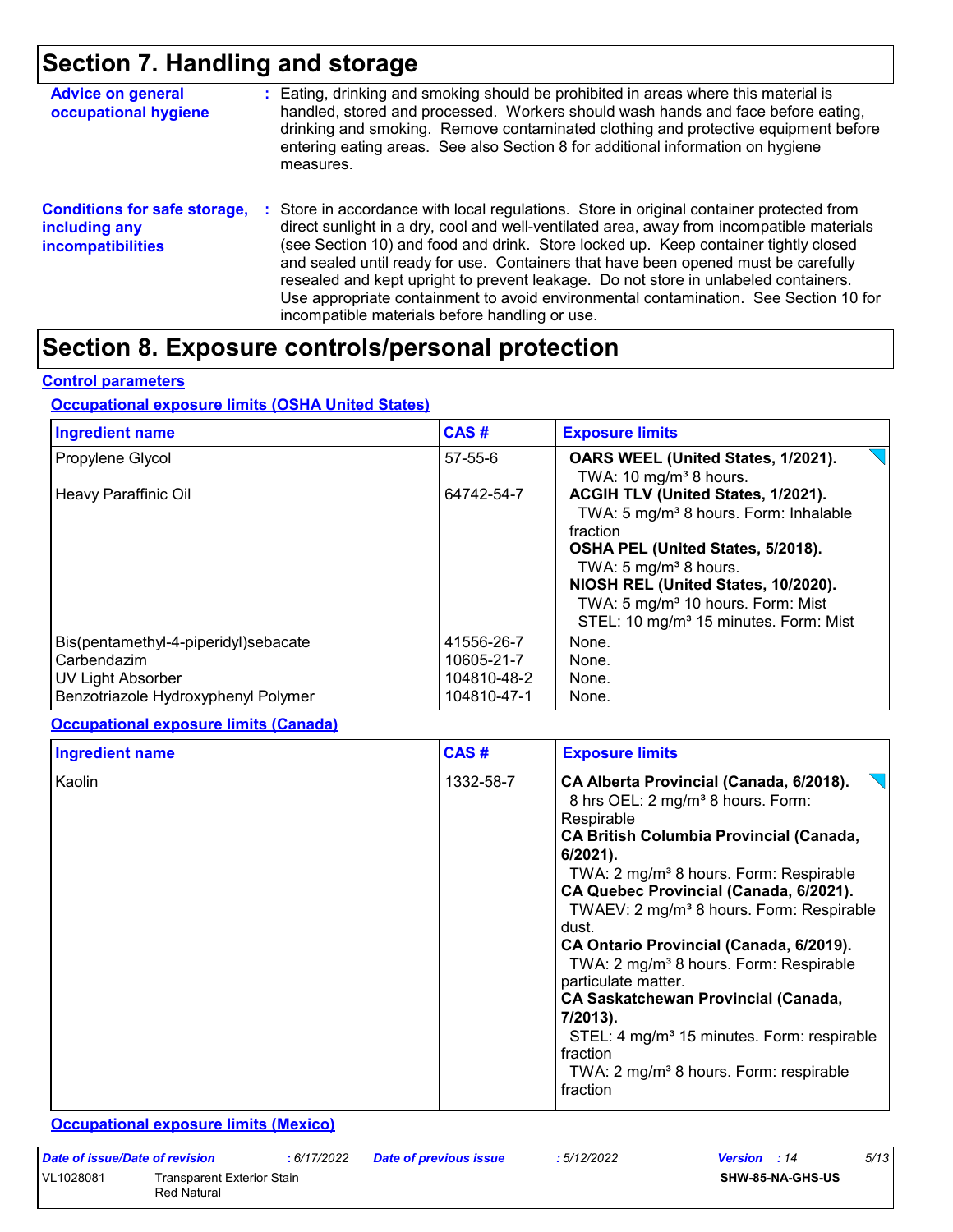# **Section 8. Exposure controls/personal protection**

|                                                   |                                                               | CAS# | <b>Exposure limits</b>                                                                                                                                                                                                                                                                                                                                                                                                                                                                                                                                |
|---------------------------------------------------|---------------------------------------------------------------|------|-------------------------------------------------------------------------------------------------------------------------------------------------------------------------------------------------------------------------------------------------------------------------------------------------------------------------------------------------------------------------------------------------------------------------------------------------------------------------------------------------------------------------------------------------------|
| None.                                             |                                                               |      |                                                                                                                                                                                                                                                                                                                                                                                                                                                                                                                                                       |
| <b>Appropriate engineering</b><br><b>controls</b> |                                                               |      | : If user operations generate dust, fumes, gas, vapor or mist, use process enclosures,<br>local exhaust ventilation or other engineering controls to keep worker exposure to<br>airborne contaminants below any recommended or statutory limits.                                                                                                                                                                                                                                                                                                      |
| <b>Environmental exposure</b><br><b>controls</b>  | will be necessary to reduce emissions to acceptable levels.   |      | Emissions from ventilation or work process equipment should be checked to ensure<br>they comply with the requirements of environmental protection legislation. In some<br>cases, fume scrubbers, filters or engineering modifications to the process equipment                                                                                                                                                                                                                                                                                        |
| <b>Individual protection measures</b>             |                                                               |      |                                                                                                                                                                                                                                                                                                                                                                                                                                                                                                                                                       |
| <b>Hygiene measures</b>                           | showers are close to the workstation location.                |      | : Wash hands, forearms and face thoroughly after handling chemical products, before<br>eating, smoking and using the lavatory and at the end of the working period.<br>Appropriate techniques should be used to remove potentially contaminated clothing.<br>Contaminated work clothing should not be allowed out of the workplace. Wash<br>contaminated clothing before reusing. Ensure that eyewash stations and safety                                                                                                                             |
| <b>Eye/face protection</b>                        | shields.                                                      |      | Safety eyewear complying with an approved standard should be used when a risk<br>assessment indicates this is necessary to avoid exposure to liquid splashes, mists,<br>gases or dusts. If contact is possible, the following protection should be worn, unless<br>the assessment indicates a higher degree of protection: safety glasses with side-                                                                                                                                                                                                  |
| <b>Skin protection</b>                            |                                                               |      |                                                                                                                                                                                                                                                                                                                                                                                                                                                                                                                                                       |
| <b>Hand protection</b>                            | protection time of the gloves cannot be accurately estimated. |      | : Chemical-resistant, impervious gloves complying with an approved standard should be<br>worn at all times when handling chemical products if a risk assessment indicates this is<br>necessary. Considering the parameters specified by the glove manufacturer, check<br>during use that the gloves are still retaining their protective properties. It should be<br>noted that the time to breakthrough for any glove material may be different for different<br>glove manufacturers. In the case of mixtures, consisting of several substances, the |
| <b>Body protection</b>                            | handling this product.                                        |      | Personal protective equipment for the body should be selected based on the task being<br>performed and the risks involved and should be approved by a specialist before                                                                                                                                                                                                                                                                                                                                                                               |
| <b>Other skin protection</b>                      | specialist before handling this product.                      |      | : Appropriate footwear and any additional skin protection measures should be selected<br>based on the task being performed and the risks involved and should be approved by a                                                                                                                                                                                                                                                                                                                                                                         |
| <b>Respiratory protection</b>                     | aspects of use.                                               |      | Based on the hazard and potential for exposure, select a respirator that meets the<br>appropriate standard or certification. Respirators must be used according to a<br>respiratory protection program to ensure proper fitting, training, and other important                                                                                                                                                                                                                                                                                        |

# **Section 9. Physical and chemical properties**

The conditions of measurement of all properties are at standard temperature and pressure unless otherwise indicated.

| <b>Appearance</b>                                    |                             |
|------------------------------------------------------|-----------------------------|
| <b>Physical state</b>                                | $:$ Liquid.                 |
| <b>Color</b>                                         | $:$ Not available.          |
| Odor                                                 | $\therefore$ Not available. |
| <b>Odor threshold</b>                                | : Not available.            |
| рH                                                   | : 9                         |
| <b>Melting point/freezing point : Not available.</b> |                             |

| Date of issue/Date of revision |                                           | : 6/17/2022 | <b>Date of previous issue</b> | : 5/12/2022 | <b>Version</b> : 14 | 6/13 |
|--------------------------------|-------------------------------------------|-------------|-------------------------------|-------------|---------------------|------|
| VL1028081                      | Transparent Exterior Stain<br>Red Natural |             |                               |             | SHW-85-NA-GHS-US    |      |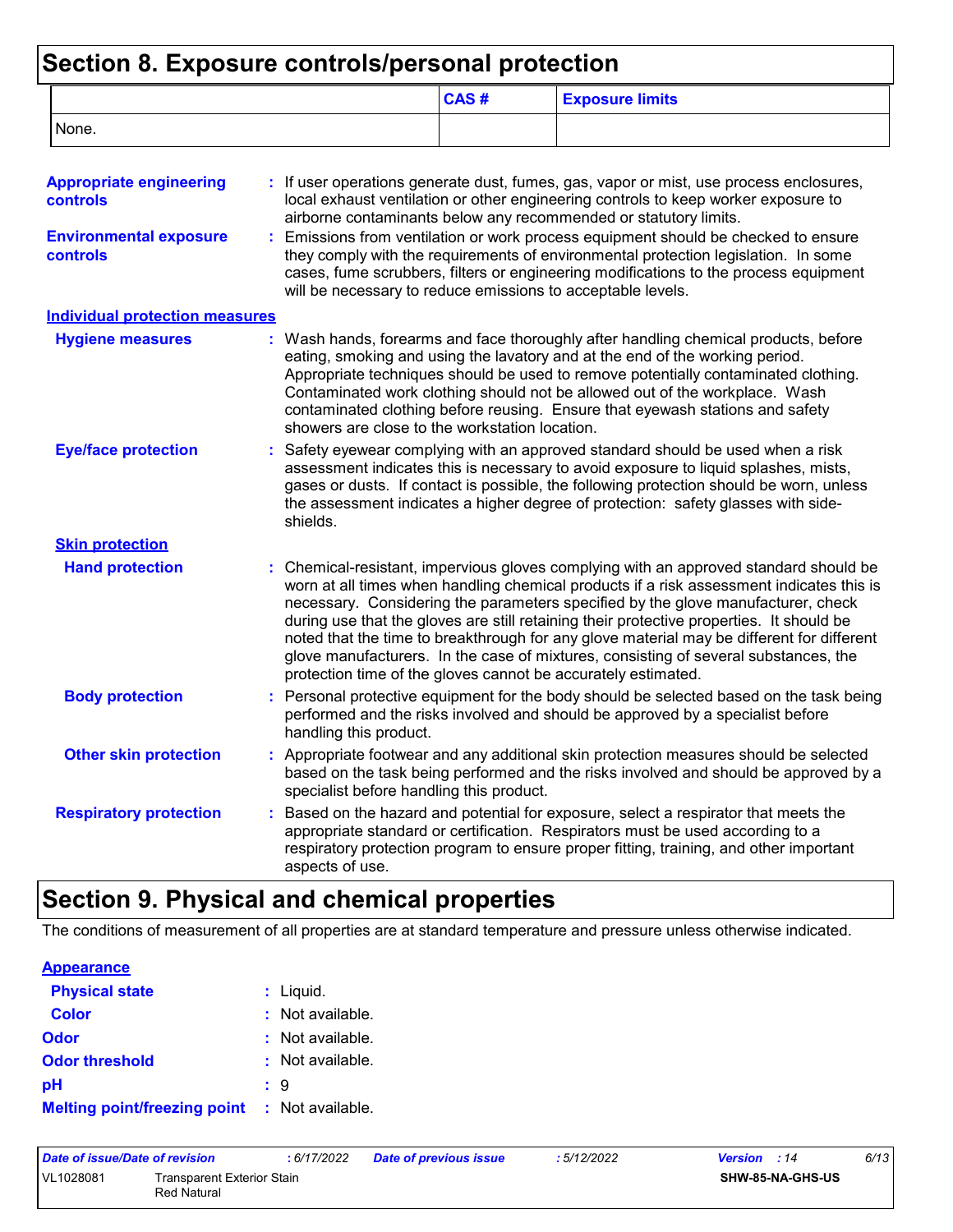### **Section 9. Physical and chemical properties**

| <b>Boiling point, initial boiling : 100°C (212°F)</b><br>point, and boiling range |                                                                  |
|-----------------------------------------------------------------------------------|------------------------------------------------------------------|
| <b>Flash point</b>                                                                | : Closed cup: Not applicable.                                    |
| <b>Evaporation rate</b>                                                           | $\therefore$ 0.09 (butyl acetate = 1)                            |
| <b>Flammability</b>                                                               | : Not available.                                                 |
| Lower and upper explosion<br>limit/flammability limit                             | $:$ Lower: 2.6%<br>Upper: 12.5%                                  |
| <b>Vapor pressure</b>                                                             | : $2.3$ kPa (17.5 mm Hg)                                         |
| <b>Relative vapor density</b>                                                     | : 1 [Air = 1]                                                    |
| <b>Relative density</b>                                                           | : 1.08                                                           |
| <b>Solubility</b>                                                                 | : Not available.                                                 |
| <b>Partition coefficient: n-</b><br>octanol/water                                 | : Not applicable.                                                |
| <b>Auto-ignition temperature</b>                                                  | : Not available.                                                 |
| <b>Decomposition temperature</b>                                                  | : Not available.                                                 |
| <b>Viscosity</b>                                                                  | : Kinematic (40°C (104°F)): >20.5 mm <sup>2</sup> /s (>20.5 cSt) |
| <b>Molecular weight</b>                                                           | Not applicable.                                                  |
| <b>Aerosol product</b>                                                            |                                                                  |
| <b>Heat of combustion</b>                                                         | : $1.661$ kJ/g                                                   |
|                                                                                   |                                                                  |

### **Section 10. Stability and reactivity**

| <b>Reactivity</b>                            | : No specific test data related to reactivity available for this product or its ingredients.              |
|----------------------------------------------|-----------------------------------------------------------------------------------------------------------|
| <b>Chemical stability</b>                    | : The product is stable.                                                                                  |
| <b>Possibility of hazardous</b><br>reactions | : Under normal conditions of storage and use, hazardous reactions will not occur.                         |
| <b>Conditions to avoid</b>                   | $:$ No specific data.                                                                                     |
| <b>Incompatible materials</b>                | : No specific data.                                                                                       |
| <b>Hazardous decomposition</b><br>products   | : Under normal conditions of storage and use, hazardous decomposition products should<br>not be produced. |

### **Section 11. Toxicological information**

#### **Information on toxicological effects**

**Acute toxicity**

| <b>Product/ingredient name</b> | <b>Result</b> | <b>Species</b> | <b>Dose</b> | <b>Exposure</b> |
|--------------------------------|---------------|----------------|-------------|-----------------|
| Propylene Glycol               | ILD50 Dermal  | Rabbit         | 20800 mg/kg |                 |
|                                | LD50 Oral     | Rat            | $20$ g/kg   |                 |
| l Carbendazim                  | ILD50 Dermal  | Rabbit         | 8500 mg/kg  |                 |
|                                | LD50 Dermal   | Rat            | 2 g/kg      |                 |
|                                | LD50 Oral     | Rat            | -5050 mg/kg |                 |

#### **Irritation/Corrosion**

| Date of issue/Date of revision |             |
|--------------------------------|-------------|
| VI 1028081                     | Transparent |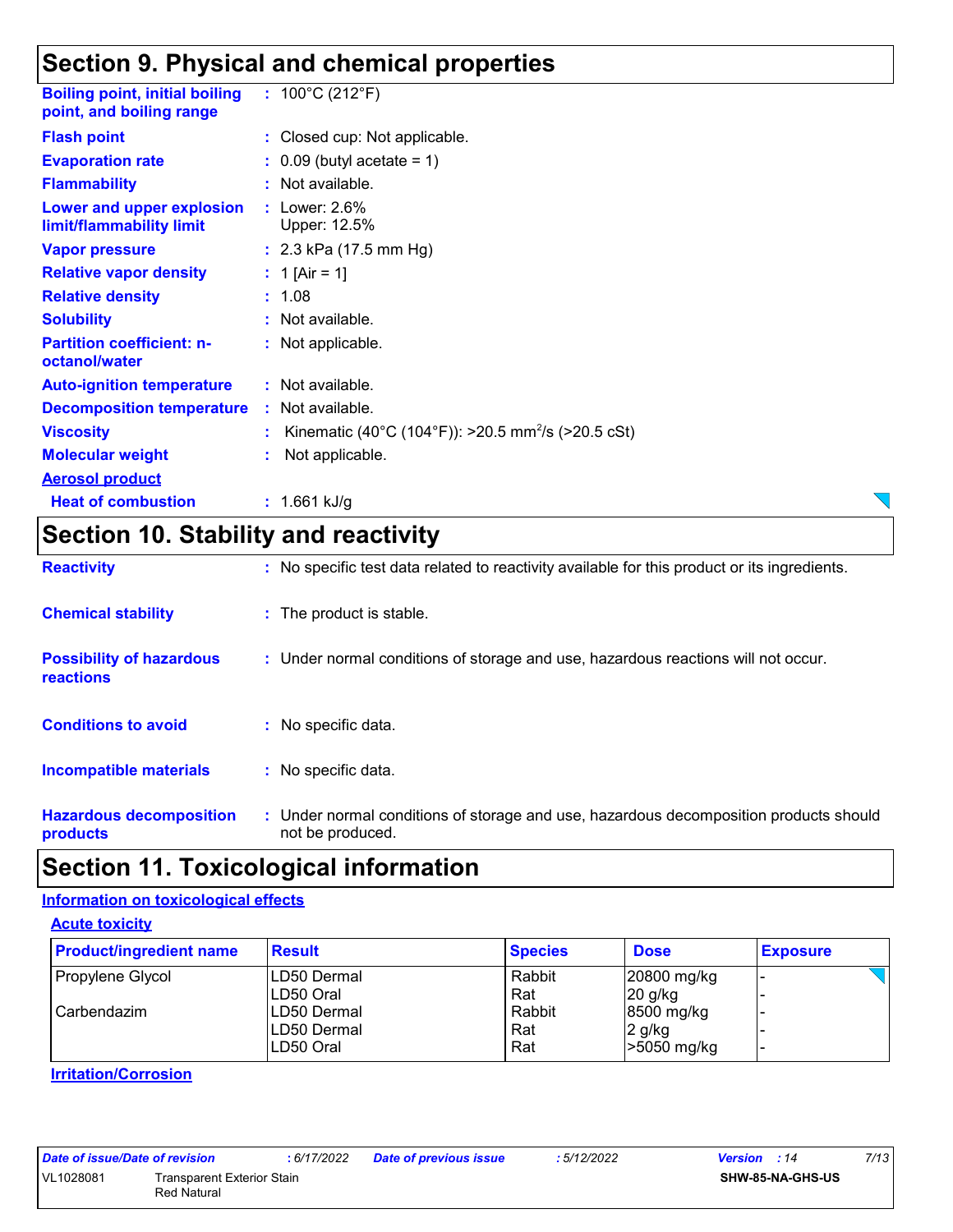# **Section 11. Toxicological information**

| <b>Product/ingredient name</b> | <b>Result</b>            | <b>Species</b> | <b>Score</b> | <b>Exposure</b>  | <b>Observation</b> |
|--------------------------------|--------------------------|----------------|--------------|------------------|--------------------|
| Propylene Glycol               | Eyes - Mild irritant     | Rabbit         |              | 24 hours 500     |                    |
|                                |                          |                |              | mg               |                    |
|                                | Eyes - Mild irritant     | Rabbit         |              | $100 \text{ mg}$ | $\overline{a}$     |
|                                | Skin - Moderate irritant | Child          |              | 96 hours 30      | ٠                  |
|                                |                          |                |              | % C              |                    |
|                                | Skin - Mild irritant     | Human          |              | 168 hours        | ٠                  |
|                                |                          |                |              | 500 mg           |                    |
|                                | Skin - Moderate irritant | Human          |              | 72 hours 104     |                    |
|                                |                          |                |              | mg I             |                    |
|                                | Skin - Mild irritant     | Woman          |              | 96 hours 30      | ٠                  |
|                                |                          |                |              | %                |                    |

#### **Sensitization**

Not available.

#### **Mutagenicity**

Not available.

#### **Carcinogenicity**

Not available.

#### **Reproductive toxicity**

Not available.

#### **Teratogenicity**

Not available.

#### **Specific target organ toxicity (single exposure)**

Not available.

#### **Specific target organ toxicity (repeated exposure)**

Not available.

#### **Aspiration hazard**

| <b>Name</b>          | <b>Result</b>                |
|----------------------|------------------------------|
| Heavy Paraffinic Oil | ASPIRATION HAZARD - Category |

#### **Information on the likely routes of exposure :** Not available. **Potential acute health effects**

| <b>Eye contact</b>  | : No known significant effects or critical hazards. |
|---------------------|-----------------------------------------------------|
| <b>Inhalation</b>   | : No known significant effects or critical hazards. |
| <b>Skin contact</b> | : May cause an allergic skin reaction.              |
| <b>Ingestion</b>    | : No known significant effects or critical hazards. |

| <b>Symptoms related to the physical, chemical and toxicological characteristics</b> |                                                                                                                             |  |  |  |
|-------------------------------------------------------------------------------------|-----------------------------------------------------------------------------------------------------------------------------|--|--|--|
| Eye contact                                                                         | : No specific data.                                                                                                         |  |  |  |
| <b>Inhalation</b>                                                                   | : Adverse symptoms may include the following:<br>reduced fetal weight<br>increase in fetal deaths<br>skeletal malformations |  |  |  |

| Date of issue/Date of revision |                            | : 6/17/2022 | <b>Date of previous issue</b> | : 5/12/2022 | <b>Version</b> : 14     | 8/13 |
|--------------------------------|----------------------------|-------------|-------------------------------|-------------|-------------------------|------|
| VL1028081                      | Transparent Exterior Stain |             |                               |             | <b>SHW-85-NA-GHS-US</b> |      |
|                                | <b>Red Natural</b>         |             |                               |             |                         |      |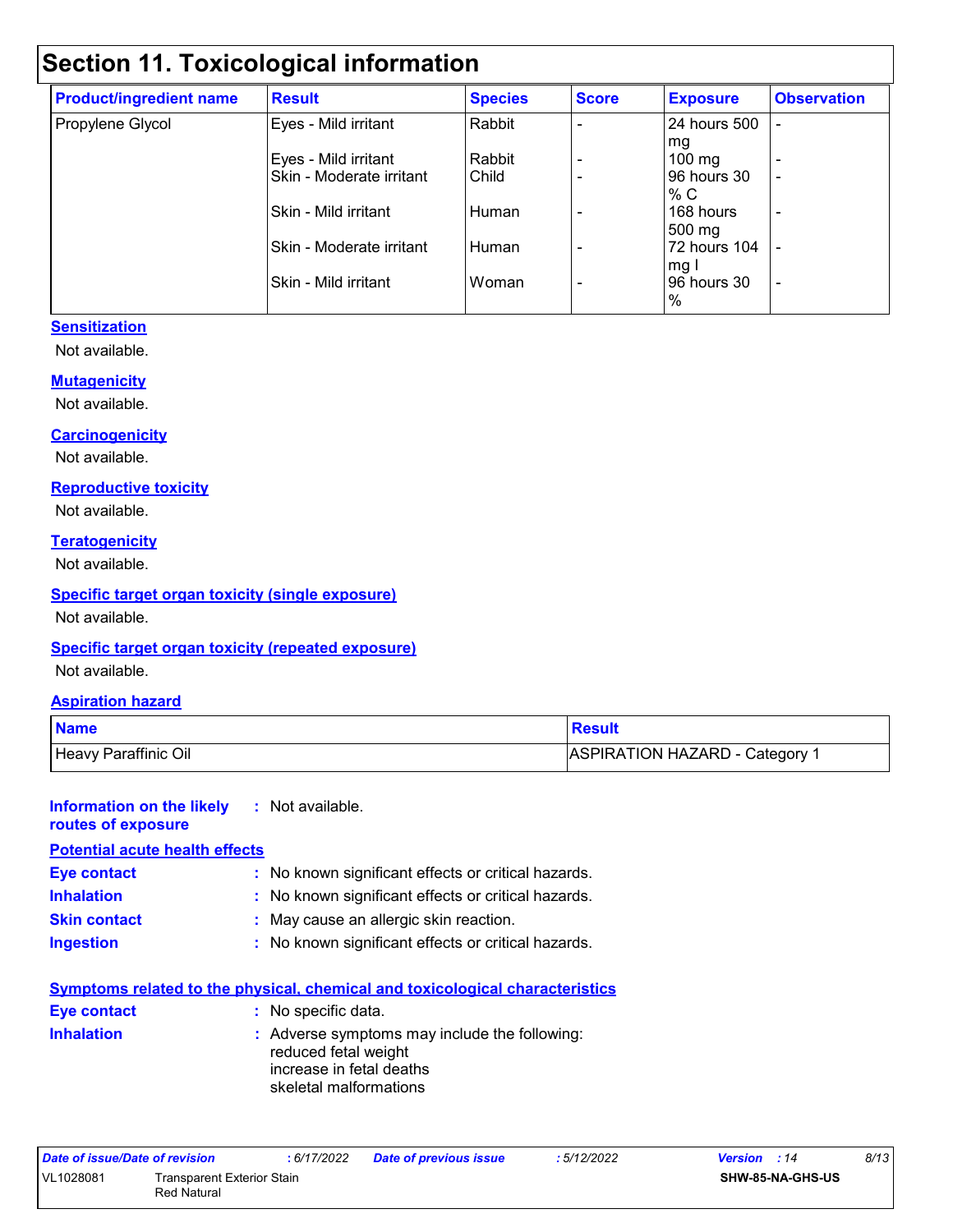# **Section 11. Toxicological information**

| <b>Skin contact</b><br><b>Ingestion</b> | : Adverse symptoms may include the following:<br>irritation<br>redness<br>reduced fetal weight<br>increase in fetal deaths<br>skeletal malformations<br>: Adverse symptoms may include the following:<br>reduced fetal weight<br>increase in fetal deaths<br>skeletal malformations |
|-----------------------------------------|-------------------------------------------------------------------------------------------------------------------------------------------------------------------------------------------------------------------------------------------------------------------------------------|
|                                         | Delayed and immediate effects and also chronic effects from short and long term exposure                                                                                                                                                                                            |
| <b>Short term exposure</b>              |                                                                                                                                                                                                                                                                                     |
| <b>Potential immediate</b><br>effects   | : Not available.                                                                                                                                                                                                                                                                    |
| <b>Potential delayed effects</b>        | : Not available.                                                                                                                                                                                                                                                                    |
| <b>Long term exposure</b>               |                                                                                                                                                                                                                                                                                     |
| <b>Potential immediate</b><br>effects   | : Not available.                                                                                                                                                                                                                                                                    |
| <b>Potential delayed effects</b>        | : Not available.                                                                                                                                                                                                                                                                    |
| <b>Potential chronic health effects</b> |                                                                                                                                                                                                                                                                                     |
| Not available.                          |                                                                                                                                                                                                                                                                                     |
| <b>General</b>                          | : Once sensitized, a severe allergic reaction may occur when subsequently exposed to<br>very low levels.                                                                                                                                                                            |
| <b>Carcinogenicity</b>                  | : No known significant effects or critical hazards.                                                                                                                                                                                                                                 |
| <b>Mutagenicity</b>                     | : May cause genetic defects.                                                                                                                                                                                                                                                        |
| <b>Teratogenicity</b>                   | : May damage the unborn child.                                                                                                                                                                                                                                                      |
| <b>Developmental effects</b>            | : No known significant effects or critical hazards.                                                                                                                                                                                                                                 |
| <b>Fertility effects</b>                | : May damage fertility.                                                                                                                                                                                                                                                             |
|                                         |                                                                                                                                                                                                                                                                                     |

#### **Numerical measures of toxicity** Not available. **Acute toxicity estimates**

**Section 12. Ecological information**

| <b>Product/ingredient name</b>                                       | <b>Result</b>                                                          | <b>Species</b>                                                                 | <b>Exposure</b>      |
|----------------------------------------------------------------------|------------------------------------------------------------------------|--------------------------------------------------------------------------------|----------------------|
| Propylene Glycol                                                     | Acute EC50 >110 ppm Fresh water<br>Acute LC50 1020000 µg/l Fresh water | Daphnia - Daphnia magna<br>Crustaceans - Ceriodaphnia<br>dubia                 | 48 hours<br>48 hours |
|                                                                      | Acute LC50 710000 µg/l Fresh water                                     | Fish - Pimephales promelas                                                     | 96 hours             |
| Carbendazim                                                          | Acute EC50 19.0562 mg/l Fresh water                                    | Algae - Scenedesmus acutus var.<br>acutus                                      | 96 hours             |
|                                                                      | Acute EC50 20 µg/l Fresh water                                         | Daphnia - Daphnia magna                                                        | 48 hours             |
|                                                                      | Acute LC50 77 µg/l Fresh water                                         | Crustaceans - Gammarus pulex -<br>Juvenile (Fledgling, Hatchling,<br>Weanling) | 48 hours             |
|                                                                      | Acute LC50 7 µg/l Fresh water                                          | Fish - Ictalurus punctatus - Yolk-                                             | 96 hours             |
| Date of issue/Date of revision                                       | : 6/17/2022<br><b>Date of previous issue</b>                           | :5/12/2022<br><b>Version</b> : 14                                              | 9/13                 |
| VL1028081<br><b>Transparent Exterior Stain</b><br><b>Red Natural</b> |                                                                        | SHW-85-NA-GHS-US                                                               |                      |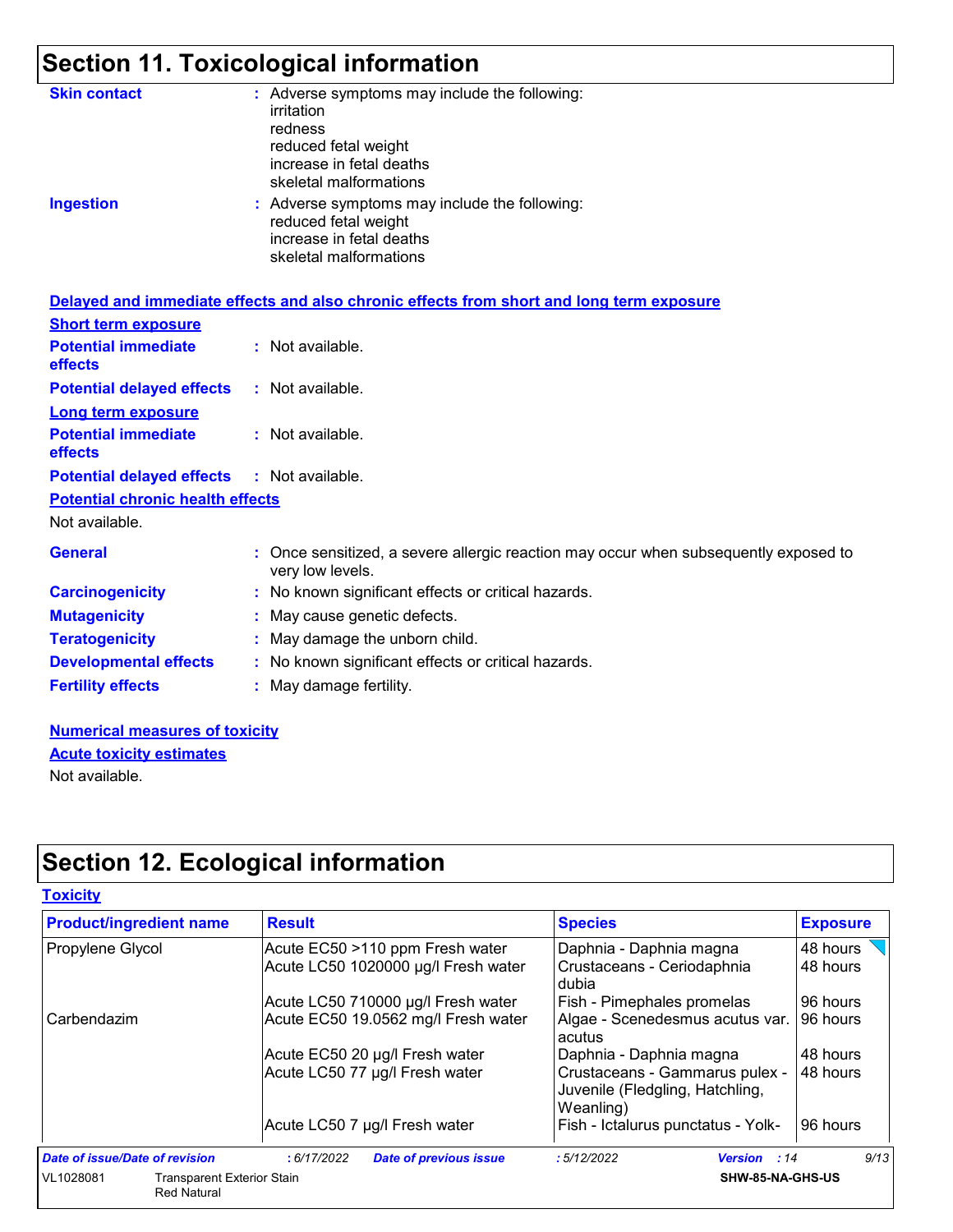### **Section 12. Ecological information**

| Chronic EC10 10 µg/l Fresh water | sac frv<br>  Crustaceans - Gammarus pulex - 21 days<br>Adult |          |
|----------------------------------|--------------------------------------------------------------|----------|
| Chronic NOEC 3.1 ppb Fresh water | Daphnia - Daphnia magna                                      | 121 davs |

#### **Persistence and degradability**

| <b>Product/ingredient name</b> | <b>Aquatic half-life</b> | <b>Photolysis</b> | Biodegradability |
|--------------------------------|--------------------------|-------------------|------------------|
| Propylene Glycol               |                          |                   | Readily          |

#### **Bioaccumulative potential**

| <b>Product/ingredient name</b> | $\blacksquare$ Log $\mathsf{P}_\mathsf{ow}$ | <b>BCF</b> | <b>Potential</b> |
|--------------------------------|---------------------------------------------|------------|------------------|
| Carbendazim                    |                                             | 2.51       | low              |

#### **Mobility in soil**

| <b>Soil/water partition</b> | : Not available. |
|-----------------------------|------------------|
| <b>coefficient (Koc)</b>    |                  |

**Other adverse effects** : No known significant effects or critical hazards.

### **Section 13. Disposal considerations**

**Disposal methods :**

The generation of waste should be avoided or minimized wherever possible. Disposal of this product, solutions and any by-products should at all times comply with the requirements of environmental protection and waste disposal legislation and any regional local authority requirements. Dispose of surplus and non-recyclable products via a licensed waste disposal contractor. Waste should not be disposed of untreated to the sewer unless fully compliant with the requirements of all authorities with jurisdiction. Waste packaging should be recycled. Incineration or landfill should only be considered when recycling is not feasible. This material and its container must be disposed of in a safe way. Care should be taken when handling emptied containers that have not been cleaned or rinsed out. Empty containers or liners may retain some product residues. Avoid dispersal of spilled material and runoff and contact with soil, waterways, drains and sewers.

### **Section 14. Transport information**

|                                       | <b>DOT</b><br><b>Classification</b>                     | <b>TDG</b><br><b>Classification</b> | <b>Mexico</b><br><b>Classification</b> | <b>IATA</b>                                                                                            | <b>IMDG</b>                                                                                                                                             |
|---------------------------------------|---------------------------------------------------------|-------------------------------------|----------------------------------------|--------------------------------------------------------------------------------------------------------|---------------------------------------------------------------------------------------------------------------------------------------------------------|
| <b>UN number</b>                      | Not regulated.                                          | Not regulated.                      | Not regulated.                         | <b>UN3082</b>                                                                                          | <b>UN3082</b>                                                                                                                                           |
| <b>UN proper</b><br>shipping name     |                                                         |                                     |                                        | <b>ENVIRONMENTALLY</b><br><b>HAZARDOUS</b><br>SUBSTANCE,<br>LIQUID, N.O.S.<br>(Carbendazim,<br>Diuron) | <b>ENVIRONMENTALLY</b><br><b>HAZARDOUS</b><br>SUBSTANCE,<br>LIQUID, N.O.S.<br>(Carbendazim,<br>Diuron). Marine<br>pollutant<br>(Carbendazim,<br>Diuron) |
| <b>Date of issue/Date of revision</b> | : 6/17/2022                                             | <b>Date of previous issue</b>       | :5/12/2022                             | <b>Version</b>                                                                                         | 10/13<br>: 14                                                                                                                                           |
| VL1028081                             | <b>Transparent Exterior Stain</b><br><b>Red Natural</b> |                                     |                                        |                                                                                                        | SHW-85-NA-GHS-US                                                                                                                                        |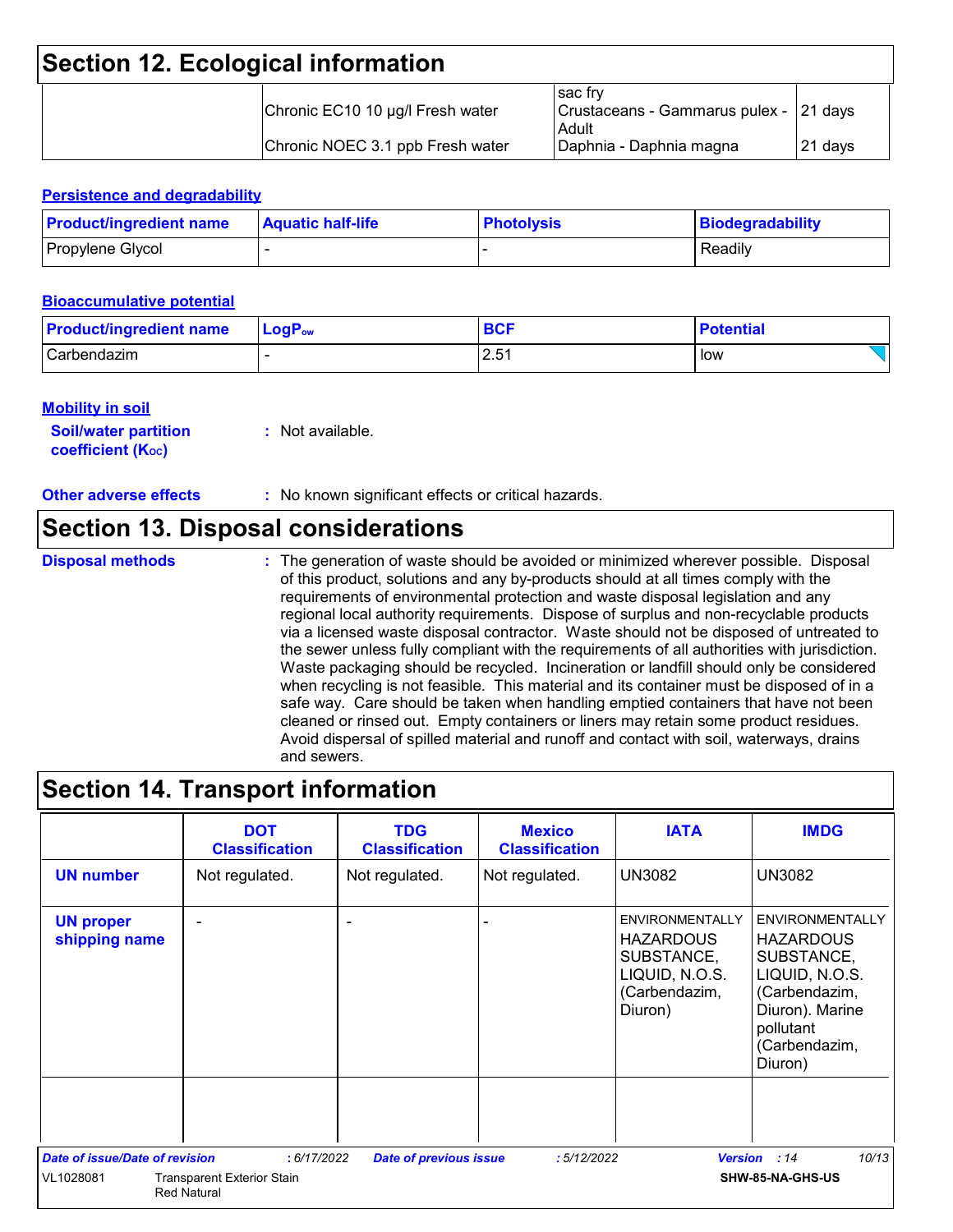| <b>Section 14. Transport information</b>                 |     |                  |                                                                |                  |                                                                                                                                                                                                                                                                                                                                                                                                                                                                                                                                                                                                                   |                                                                                                                                                                                                                                                                                    |
|----------------------------------------------------------|-----|------------------|----------------------------------------------------------------|------------------|-------------------------------------------------------------------------------------------------------------------------------------------------------------------------------------------------------------------------------------------------------------------------------------------------------------------------------------------------------------------------------------------------------------------------------------------------------------------------------------------------------------------------------------------------------------------------------------------------------------------|------------------------------------------------------------------------------------------------------------------------------------------------------------------------------------------------------------------------------------------------------------------------------------|
| <b>Transport</b><br>hazard class(es)                     |     |                  |                                                                |                  | 9<br>Ł                                                                                                                                                                                                                                                                                                                                                                                                                                                                                                                                                                                                            | 9                                                                                                                                                                                                                                                                                  |
| <b>Packing group</b>                                     |     |                  |                                                                |                  | $\mathbf{III}$                                                                                                                                                                                                                                                                                                                                                                                                                                                                                                                                                                                                    | III                                                                                                                                                                                                                                                                                |
| <b>Environmental</b><br>hazards                          | No. |                  | No.                                                            | No.              | Yes.                                                                                                                                                                                                                                                                                                                                                                                                                                                                                                                                                                                                              | Yes.                                                                                                                                                                                                                                                                               |
| <b>Additional</b><br><b>information</b>                  |     |                  |                                                                |                  | This product is<br>not regulated as<br>a dangerous<br>good when<br>transported in<br>sizes of ≤5 L or<br>≤5 kg, provided<br>the packagings<br>meet the general<br>provisions of<br>5.0.2.4.1<br>5.0.2.6.1.1 and<br>5.0.2.8.                                                                                                                                                                                                                                                                                                                                                                                       | This product is not<br>regulated as a<br>dangerous good<br>when transported<br>in sizes of $\leq 5$ L or<br>≤5 kg, provided<br>the packagings<br>meet the general<br>provisions of<br>4.1.1.1, 4.1.1.2<br>and 4.1.1.4 to<br>4.1.1.8.<br><b>Emergency</b><br>schedules F-A, S-<br>F |
| <b>Special precautions for user :</b>                    |     |                  | substances and on all actions in case of emergency situations. |                  | Multi-modal shipping descriptions are provided for informational purposes and do not<br>consider container sizes. The presence of a shipping description for a particular<br>mode of transport (sea, air, etc.), does not indicate that the product is packaged<br>suitably for that mode of transport. All packaging must be reviewed for suitability<br>prior to shipment, and compliance with the applicable regulations is the sole<br>responsibility of the person offering the product for transport. People loading and<br>unloading dangerous goods must be trained on all of the risks deriving from the |                                                                                                                                                                                                                                                                                    |
| <b>Transport in bulk according</b><br>to IMO instruments |     | : Not available. | <b>Proper shipping name</b>                                    | : Not available. |                                                                                                                                                                                                                                                                                                                                                                                                                                                                                                                                                                                                                   |                                                                                                                                                                                                                                                                                    |

### **Section 15. Regulatory information**

**TSCA 5(a)2 proposed significant new use rules**: 2-Methyl-4-isothiazolin-3-one; 5-Chloro-2-methylisothiazolinone

#### **SARA 313**

SARA 313 (40 CFR 372.45) supplier notification can be found on the Environmental Data Sheet.

#### **California Prop. 65**

WARNING: This product contains chemicals known to the State of California to cause cancer and birth defects or other reproductive harm.

| Date of issue/Date of revision                         |  | : 6/17/2022 | <b>Date of previous issue</b> | : 5/12/2022      | 11/13<br><b>Version</b> : 14 |
|--------------------------------------------------------|--|-------------|-------------------------------|------------------|------------------------------|
| VL1028081<br>Transparent Exterior Stain<br>Red Natural |  |             |                               | SHW-85-NA-GHS-US |                              |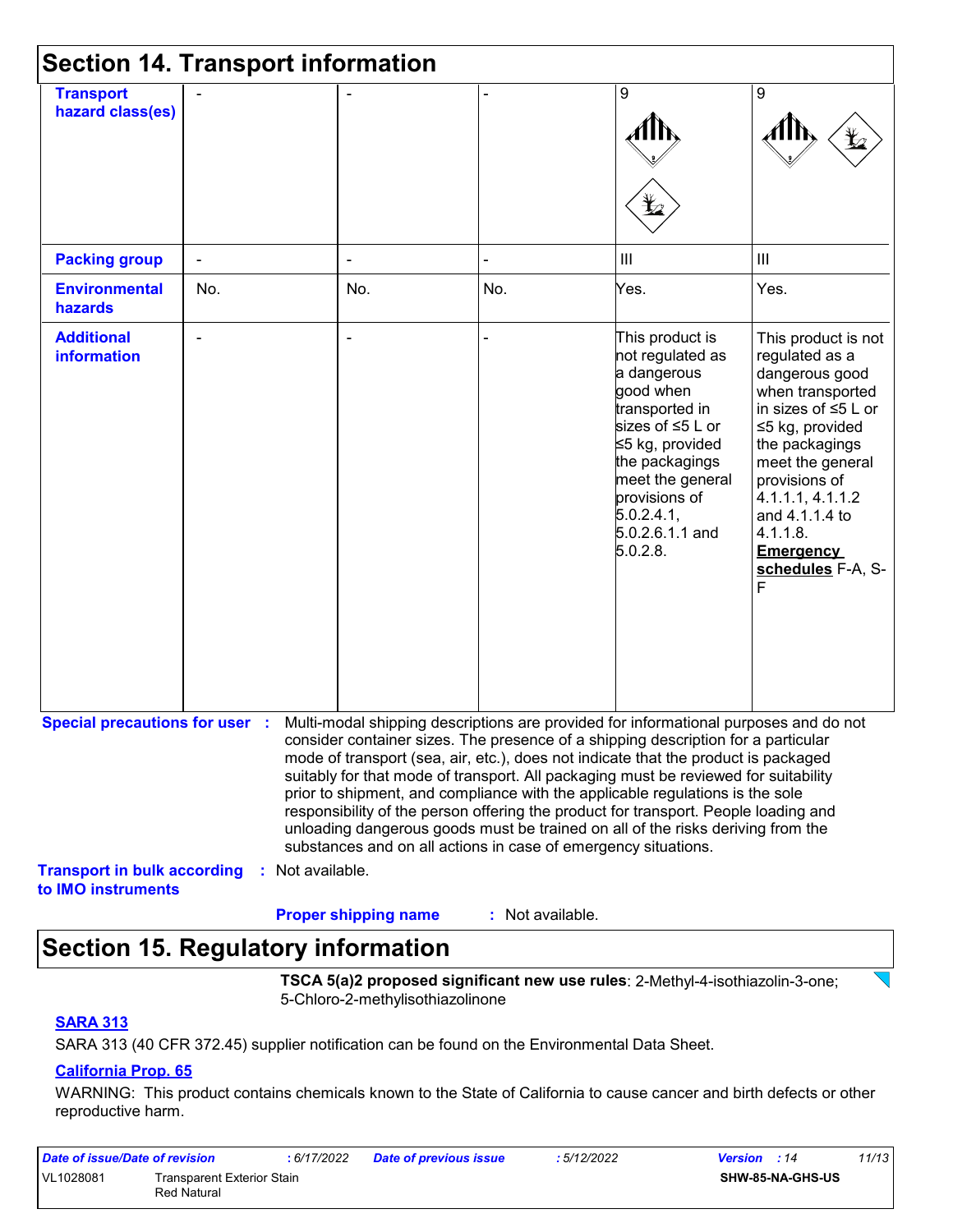### **Section 15. Regulatory information**

| <b>International regulations</b> |                                                              |
|----------------------------------|--------------------------------------------------------------|
| <b>International lists</b>       | : Australia inventory (AIIC): Not determined.                |
|                                  | China inventory (IECSC): Not determined.                     |
|                                  | Japan inventory (CSCL): Not determined.                      |
|                                  | Japan inventory (ISHL): Not determined.                      |
|                                  | Korea inventory (KECI): Not determined.                      |
|                                  | New Zealand Inventory of Chemicals (NZIoC): Not determined.  |
|                                  | Philippines inventory (PICCS): Not determined.               |
|                                  | Taiwan Chemical Substances Inventory (TCSI): Not determined. |
|                                  | Thailand inventory: Not determined.                          |
|                                  | Turkey inventory: Not determined.                            |
|                                  | Vietnam inventory: Not determined.                           |
|                                  |                                                              |

### **Section 16. Other information**

**Hazardous Material Information System (U.S.A.)**



**The customer is responsible for determining the PPE code for this material. For more information on HMIS® Personal Protective Equipment (PPE) codes, consult the HMIS® Implementation Manual.**

**Caution: HMIS® ratings are based on a 0-4 rating scale, with 0 representing minimal hazards or risks, and 4 representing significant hazards or risks. Although HMIS® ratings and the associated label are not required on SDSs or products leaving a facility under 29 CFR 1910.1200, the preparer may choose to provide them. HMIS® ratings are to be used with a fully implemented HMIS® program. HMIS® is a registered trademark and service mark of the American Coatings Association, Inc.**

**Procedure used to derive the classification**

|                                                                                                                                    | <b>Classification</b>                                                                                                                                                                                                                                                                                                                                                                                                                                                                                                                                                                                               | <b>Justification</b>                                           |
|------------------------------------------------------------------------------------------------------------------------------------|---------------------------------------------------------------------------------------------------------------------------------------------------------------------------------------------------------------------------------------------------------------------------------------------------------------------------------------------------------------------------------------------------------------------------------------------------------------------------------------------------------------------------------------------------------------------------------------------------------------------|----------------------------------------------------------------|
| <b>SKIN SENSITIZATION - Category 1</b><br><b>GERM CELL MUTAGENICITY - Category 1</b><br><b>TOXIC TO REPRODUCTION - Category 1B</b> |                                                                                                                                                                                                                                                                                                                                                                                                                                                                                                                                                                                                                     | Calculation method<br>Calculation method<br>Calculation method |
| <b>History</b>                                                                                                                     |                                                                                                                                                                                                                                                                                                                                                                                                                                                                                                                                                                                                                     |                                                                |
| Date of printing                                                                                                                   | : 6/17/2022                                                                                                                                                                                                                                                                                                                                                                                                                                                                                                                                                                                                         |                                                                |
| Date of issue/Date of<br>revision                                                                                                  | : 6/17/2022                                                                                                                                                                                                                                                                                                                                                                                                                                                                                                                                                                                                         |                                                                |
| Date of previous issue                                                                                                             | : 5/12/2022                                                                                                                                                                                                                                                                                                                                                                                                                                                                                                                                                                                                         |                                                                |
| <b>Version</b>                                                                                                                     | : 14                                                                                                                                                                                                                                                                                                                                                                                                                                                                                                                                                                                                                |                                                                |
| <b>Key to abbreviations</b>                                                                                                        | $:$ ATE = Acute Toxicity Estimate<br><b>BCF</b> = Bioconcentration Factor<br>GHS = Globally Harmonized System of Classification and Labelling of Chemicals<br>IATA = International Air Transport Association<br>IBC = Intermediate Bulk Container<br><b>IMDG = International Maritime Dangerous Goods</b><br>LogPow = logarithm of the octanol/water partition coefficient<br>MARPOL = International Convention for the Prevention of Pollution From Ships, 1973<br>as modified by the Protocol of 1978. ("Marpol" = marine pollution)<br>$N/A = Not available$<br>SGG = Segregation Group<br>$UN = United Nations$ |                                                                |

**Indicates information that has changed from previously issued version.**

| Date of issue/Date of revision                         |  | : 6/17/2022 | Date of previous issue | : 5/12/2022      | <b>Version</b> : 14 | 12/13 |
|--------------------------------------------------------|--|-------------|------------------------|------------------|---------------------|-------|
| VL1028081<br>Transparent Exterior Stain<br>Red Natural |  |             |                        | SHW-85-NA-GHS-US |                     |       |